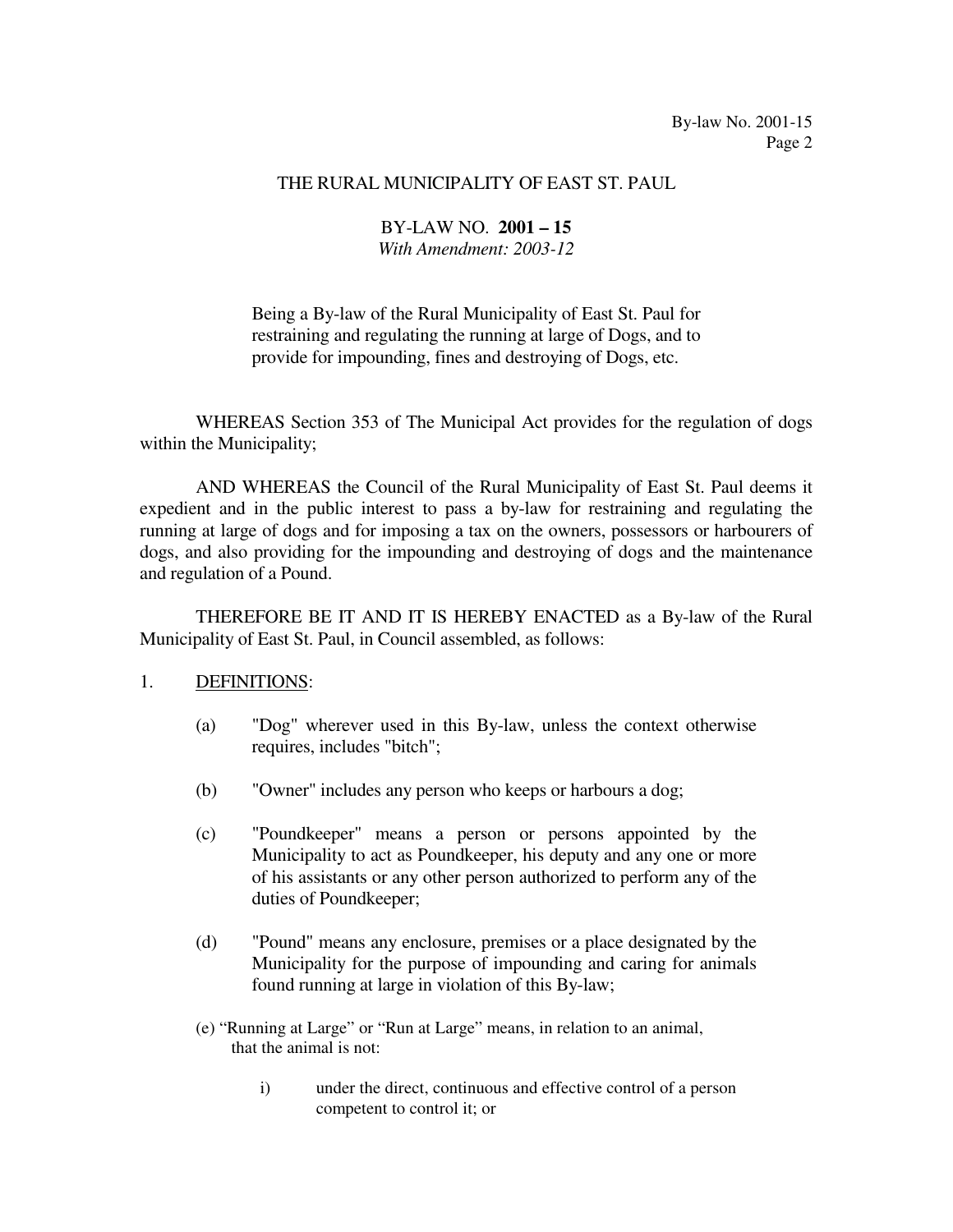ii) securely confined within an enclosure or securely fastened so that it is unable to roam at will.

# 2. ALL DOGS TO BE LICENSED:

- (a) The owner of every dog over six months of age shall annually register the dog and procure a license therefore from the Municipal Office or agent authorized by the Council of the Rural Municipality of East St. Paul and for such license shall pay the fees hereinafter set out. No owner shall keep or harbour more than two dogs at the same time unless such owner is authorized and licensed by the Council of the Rural Municipality of East St. Paul to operate a Dog Kennel.
- (b) The owner shall place and keep around the neck of every dog a collar to which shall be securely fastened the current license plate or tag issued by the Municipality. No other tag or plate, purporting to show that the dog is licensed is permitted to be attached to the collar.
- (c) Every dog license shall become due on the first day of January in each year and shall expire on the next thirty-first day of December after the same became effective. Any dog acquired after the first day of January in any year shall be forthwith registered and licensed.
- (d) All dogs must have collars and license tags and be under control when on the street. No owner shall permit a dog to be anywhere than on the owner's premises without a collar and the proper license tag or plate number unless the dog is accompanied by and is under the immediate charge and control of some competent person.

# 3. LICENSE FEES:

 The licensing year shall be from January to December. The annual license for dogs and kennels shall be as follows, providing that the Municipal Office or agent authorized by the Council may issue a license for a spayed female or neutered male for the fee provided for a dog if the applicant therefore produces a satisfactory certificate from a qualified veterinary surgeon showing that the bitch has been spayed or the male neutered, and a valid rabies vaccination certificate:

### A. **New and renewal license applications**:

| For every dog | 1. Any breed not neutered or spayed | \$10.00 |
|---------------|-------------------------------------|---------|
|               | 2. Any breed neutered or spayed     | \$5.00  |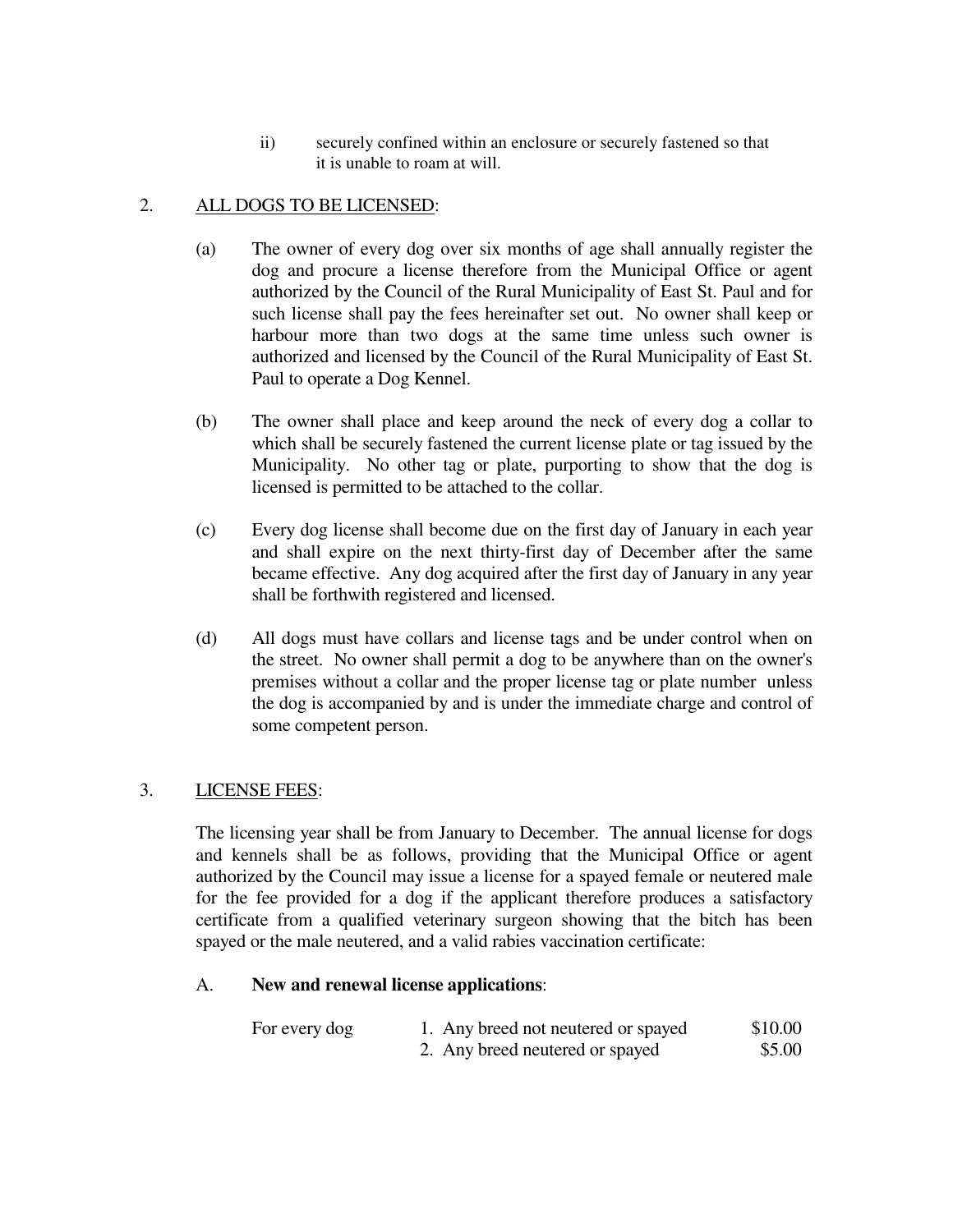### B. **Dog Kennels**:

- i) The license fee for boarding shall be \$100.00 per year, once approved by council;
- ii) The license fee for companion kennel shall be \$50.00 per year, once approved by council, plus \$5.00 per dog per license for any breed not neutered or spayed or \$2.50 per dog per license for any breed that is neutered or spayed.

# 4. SPECIAL RESTRICTIONS RELATING TO CERTAIN DOGS:

 No owner shall permit a dog to be at large or on any public thoroughfare unless on leash or under the complete control of some competent person, and no owner shall allow a bitch of any breed to be on a public highway or any other public place while she is in heat, nor shall they allow her to be a nuisance and during such period shall keep the dog under control in confined quarters.

# 5. RUNNING AT LARGE:

- (1) In this By-law, "run at large" or "running at large" means not under control by either being:
	- (a) in direct and continuous charge of a person competent to control it; or securely confined within an enclosure; or
	- (b) securely fastened so that it is unable to roam at will.
- 5 (a) No owner or person in charge of a dog shall permit it to run at large at any time within the Municipality.

# 6. IMPOUNDING AND REDEMPTION:

- (a) It shall be the duty of the Poundkeeper to capture and confine in a Pound all dogs found running at large contrary to the provisions of this By-law.
	- (b) The owner of any dog impounded may redeem the same at any time within six(6) days of the time of capture by paying the Poundkeeper the pound fee calculated as follow:
		- i) On any first offence, the sum of twenty-five(\$25.00) dollars plus nine (\$9.00) dollars for each day or any part thereof the dog has been impounded and in addition, a dog license fee, if applicable;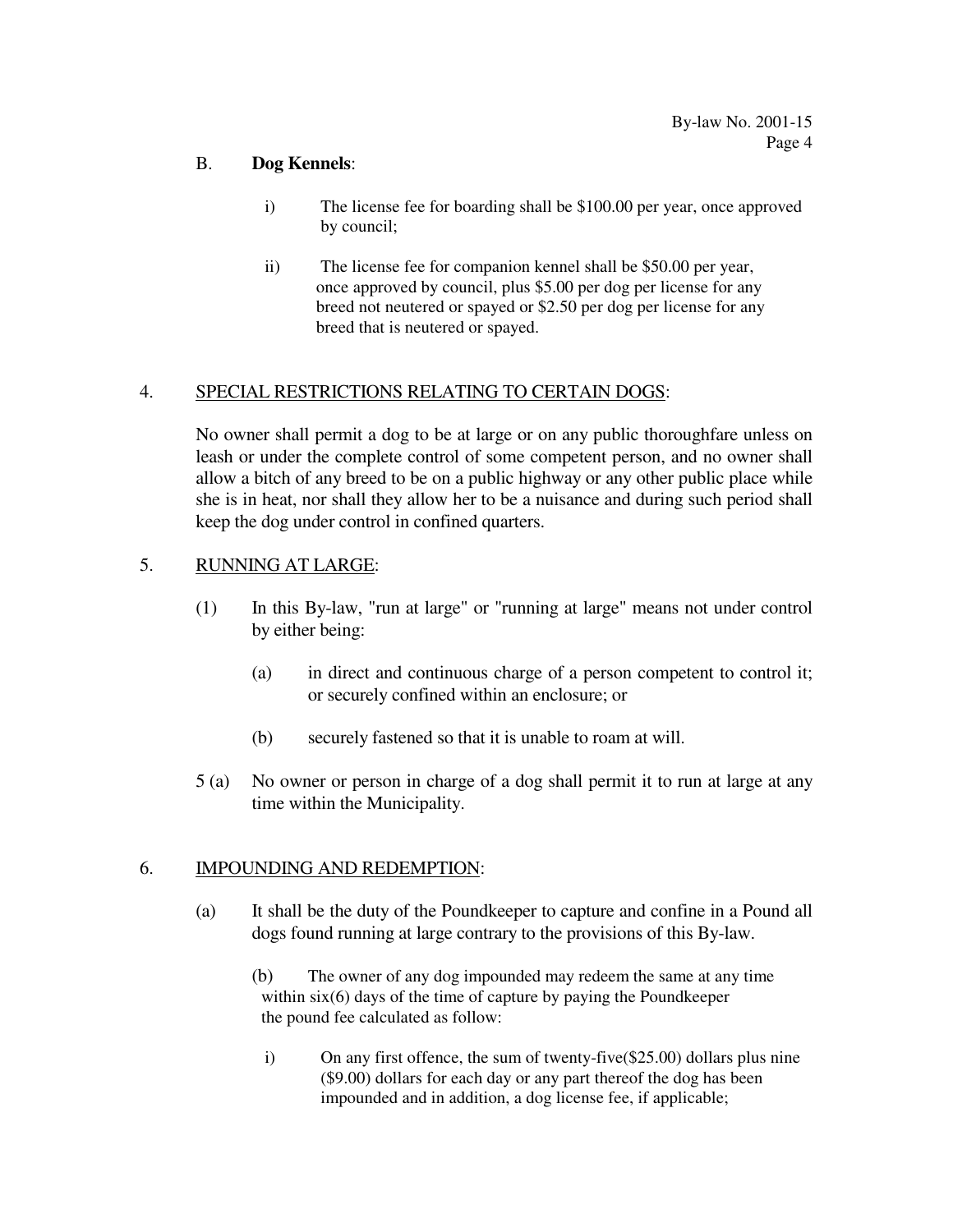- ii) On any second offence occurring within the current license year, the sum of forty (\$40.00) dollars plus nine (\$9.00) dollars for each day or any part thereof the dog has been impounded;
- iii) On any third offence or any subsequent offences within the current license year, the sum of seventy-five(\$75.00) dollars plus nine(\$9.00) dollars for each day or any part thereof the dog has been impounded;
- iv) The full amount of any cost incurred by the Municipality for the examination and treatment by a licensed veterinary surgeon of a dog that is injured or sick.
- (c) Whenever a dog is impounded wearing a tag furnished by the Municipality in connection with a current license for such animal, the Poundkeeper shall forthwith after the impounding, contact the owner whose name appears on such license at the address as shown thereon, shall send a notice that the dog has been impounded and that if it is not redeemed within six days of the date of notice, it may be sold or destroyed. If the tag was issued by another municipality, the Poundkeeper shall notify the Clerk or Secretary thereof that such animal has been impounded and will be disposed of if not redeemed within six days of the date of such notification.
- (d) Any person interfering with the Poundkeeper or his assistant while he is carrying out the duties set out in this By-law shall upon conviction be liable to the penalties imposed by By-law No. 89-4 of The Rural Municipality of East St. Paul.

### 7. DISPOSAL OF DOGS IMPOUNDED:

- (a) The Poundkeeper may sell any dog not redeemed to any person for an amount not less than the applicable pound fees set forth in Section 6 or may cause the dog to be disposed of; provided, however, that if the dog is not licensed and the purchaser intends to remove it from the Municipality immediately, the amount of the license fee need not be included as part of the selling price. The Poundkeeper shall not sell a bitch in his custody unless the new owner undertakes to have the animal spayed.
- (b) Notwithstanding anything contained in this By-law where a licensed veterinary surgeon certifies that, in his opinion a dog, in the custody of the Poundkeeper is so seriously injured or sick that it would be cruel to allow it to live, the Poundkeeper may cause the dog to be destroyed forthwith.
- (c) Any owner of a dog or person deemed to be the owner of a dog by reason of his harbouring the dog, who wishes to dispose of the dog must personally bring the animal to the Pound and give written authority for its destruction.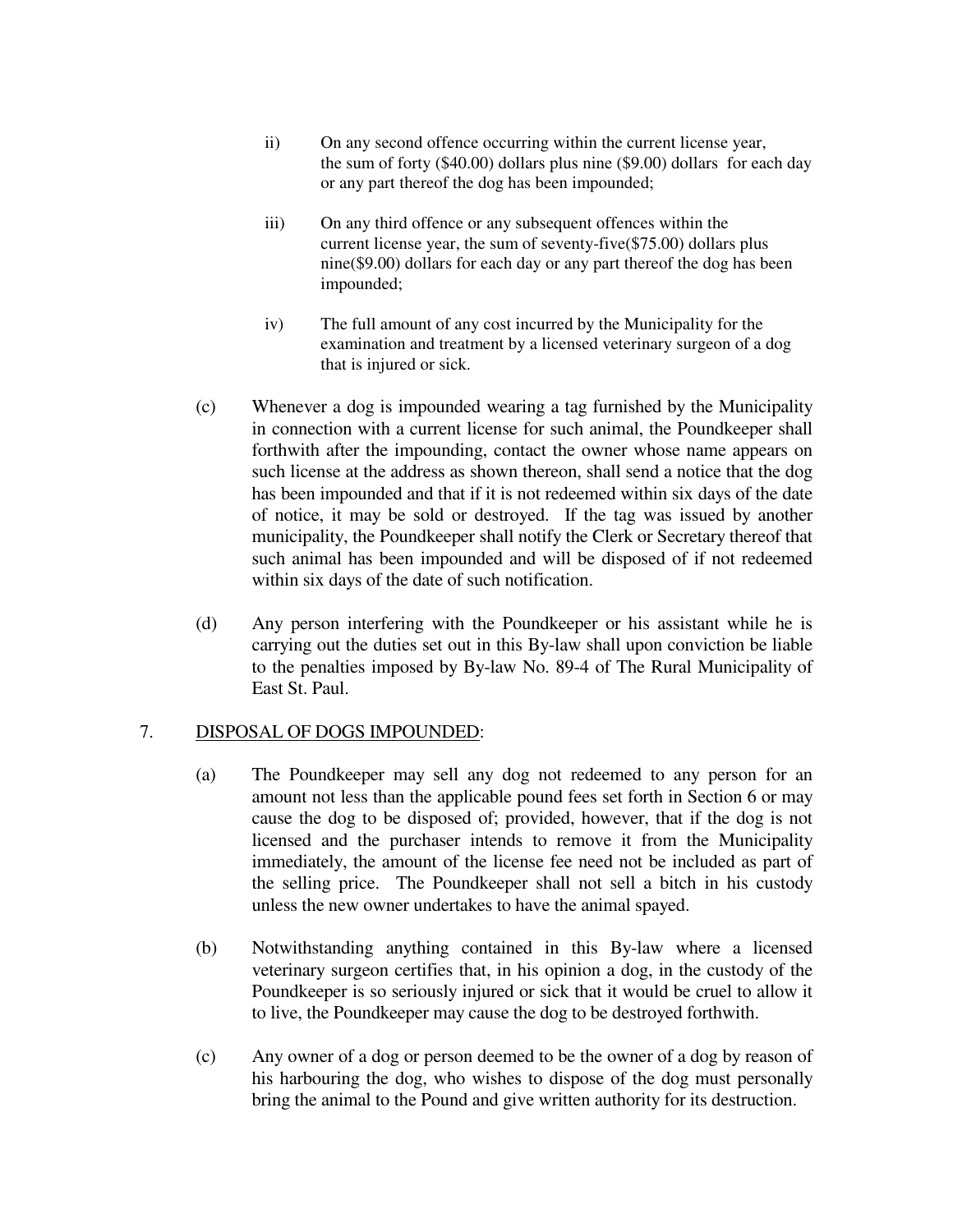# 8. LOST LICENSE TAGS:

 If the Poundkeeper is satisfied that the owner of any dog impounded has complied with the provisions of the By-law as to registration, licensing and the providing of a collar and license tag and that the said tag has been lost or stolen, he shall allow the owner to redeem the dog without payment of a new license fee but upon payment of FIFTY CENTS (50 $\acute{\epsilon}$ ) for a duplicate license tag plus any charges under paragraph 6 sub-section (b) herein.

# 9. IMPOUNDED DOGS TO BE FED AND WATERED:

 The Poundkeeper shall provide every dog captured and impounded with sufficient shelter, food, and water during the time such dog remains impounded.

### 10. ANY DOG THAT BITES A PERSON TO BE KEPT UNDER OBSERVATION:

- (a) Any dog which bites any person, whether on private premises or elsewhere, shall, unless the owner thereof forthwith delivers the same to the Municipal Pound, or to some place where dogs are kept under the personal supervision of a licensed veterinary surgeon, be taken by the Poundkeeper to the Municipal Pound.
- (b) Any such dog so delivered or taken to the Pound or to a licensed veterinary surgeon shall be kept therein at the owner's expense for a period of ten days (10) from the date of the bite, unless the Medical Officer of Health sooner certifies that all danger of infection has ceased.
- (c) If such a dog is not voluntarily surrendered to the Poundkeeper by the owner, the Poundkeeper shall be empowered to have a Provincial Judge, Magistrate or Justice of the Peace issue an order to seize and impound such dog.
- (d) Any dog thought to be rabid shall be impounded for fourteen days (14) or until it dies. Any such dog that dies shall have the head examined for rabies by the Health of Animals Division of Canada.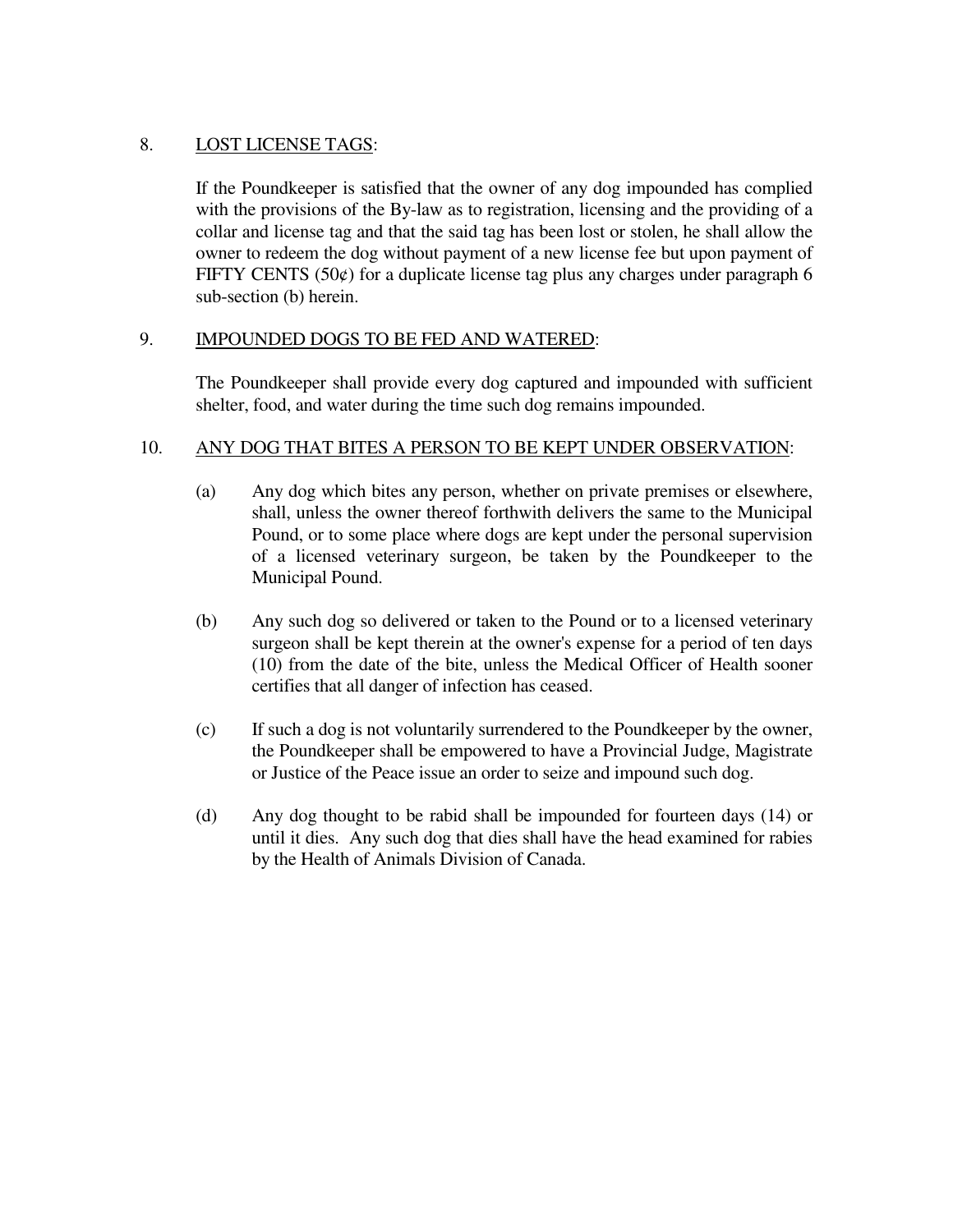#### 11. DOGS MUST NOT BE ALLOWED TO BECOME NUISANCES:

No owner shall:

- (a) permit his dog to bark or howl or in any other way unduly disturb the quiet of any person or persons anywhere;
- (b) permit his dog to pursue or wound any human or animal;
- (c) If a bitch while in heat shall be deemed a nuisance, the license shall be cancelled forthwith and terminated by the Poundkeeper unless the dog is placed in a public kennel operated for the care and maintenance of dogs.
- (d) permit his dog to run at large. When a dog is found running at large, its owner shall be deemed to have filed or refused to comply with this subsection;
- (e) permit his dog to defecate on any public or private property other than the property of its owner. Where a dog defecates on property other than the property of its owner, the owner shall cause such excrement to be removed immediately;
- (f) permit his dog to damage public or private property other than that of its owner. Where public or private property has been damaged by a dog, its owner shall be deemed to have failed or refused to comply with this subsection;
- (g) own, keep or harbour any dog (other than a dog under the age of six (6) months) for which a license has not been issued for the current license year;
- (h) permit a dog on any school ground or playground;
- (i) permit a dog on parkland area unless the dog is on a leash (no longer than six (6) feet) and in the actual custody and control of the owner, except when the owner is attending a recognized training or obedience school for training his dog at a time and place approved by the Superintendent of Parks;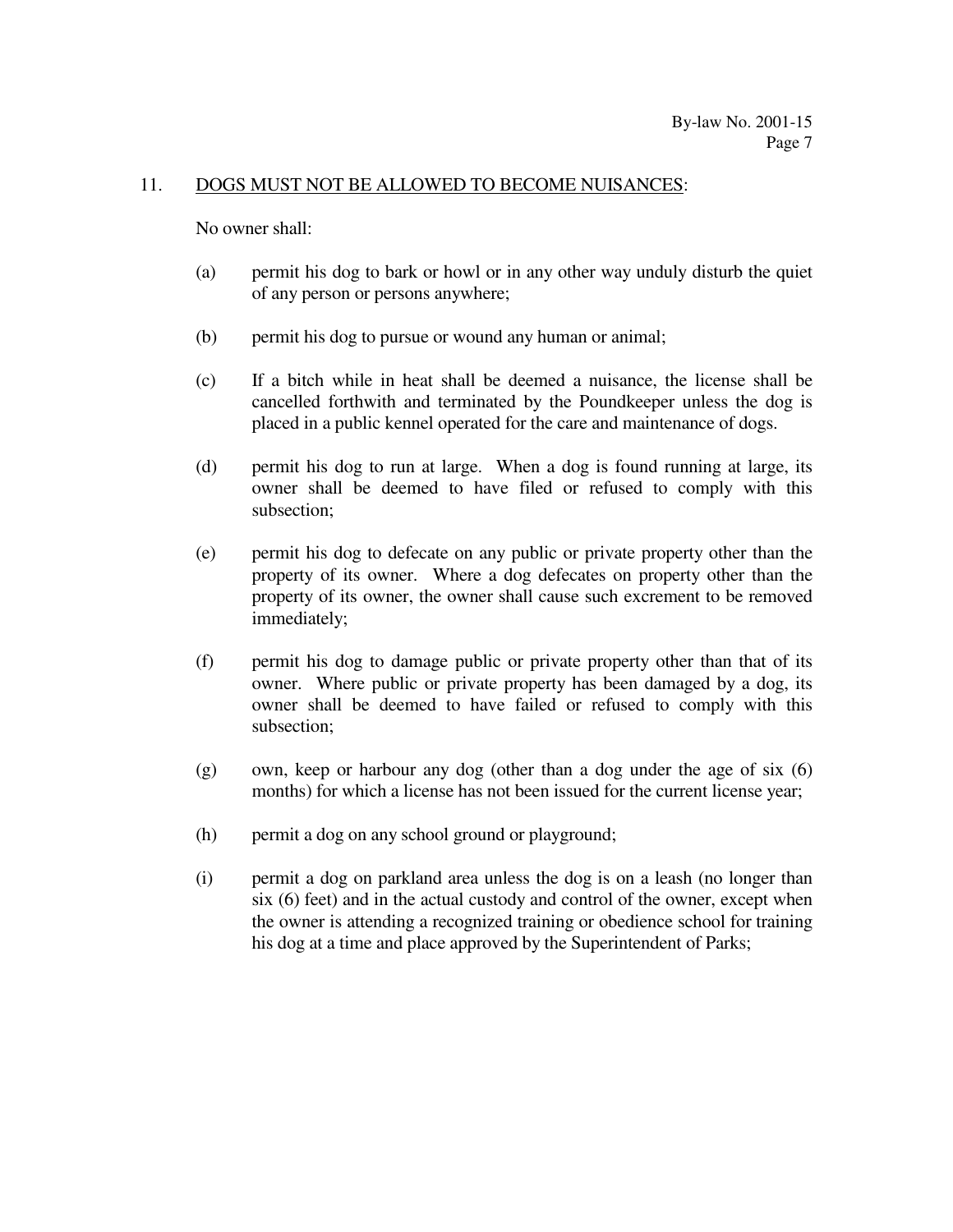(j) An owner of a dog which is found upsetting waste receptacles and scattering the contents thereof in or about a street, lane or other public or private property not belonging to the owner of the dog is guilty of an offence separate and apart from the offence provided in subsection (1)(a) hereof, and upon summary conviction thereof shall in addition to any penalty imposed upon him, be civilly liable to the City for any expense directly or indirectly incurred by it in connection with the receptacle being upset or the waste scattered abroad.

### 12. REEVE MAY REQUIRE DOGS TO BE MUZZLED:

- (a) The Reeve when and for such period of time as may be authorized by a resolution of Council may issue a proclamation requiring owners to effectively muzzle their dogs so as to prevent biting or snapping.
- (b) During the time mentioned in such proclamation the owners shall effectively muzzle all dogs and no owner shall allow a dog to be upon any public thoroughfare or public place unless so muzzled.

# 13. COMPLAINANT MUST IDENTIFY HIMSELF:

 Before any action, whether to impound a dog or to institute legal proceedings, is taken by the Poundkeeper as the result of a complaint, the complainant shall give his name and address to the Poundkeeper.

### 14. REMOVING COLLAR OR TAG PROHIBITED:

No person shall remove the collar or license plate or tag from any licensed dog.

# 15. RECORDS TO BE KEPT:

 The Poundkeeper shall keep a record of every dog destroyed. Such record shall show the description and particulars of every such dog, the day and hour of its destruction, the name and address of the owner (if known), the license number (if any), the amount and particulars of all fees, fines, charges and of all moneys (if any) received in respect of such dog and the name and address of the person paying the same and such other particulars as the Council may direct. All moneys collected by the Poundkeeper shall be remitted to the Clerk of the Municipality, together which such reports and statements as they may prescribe.